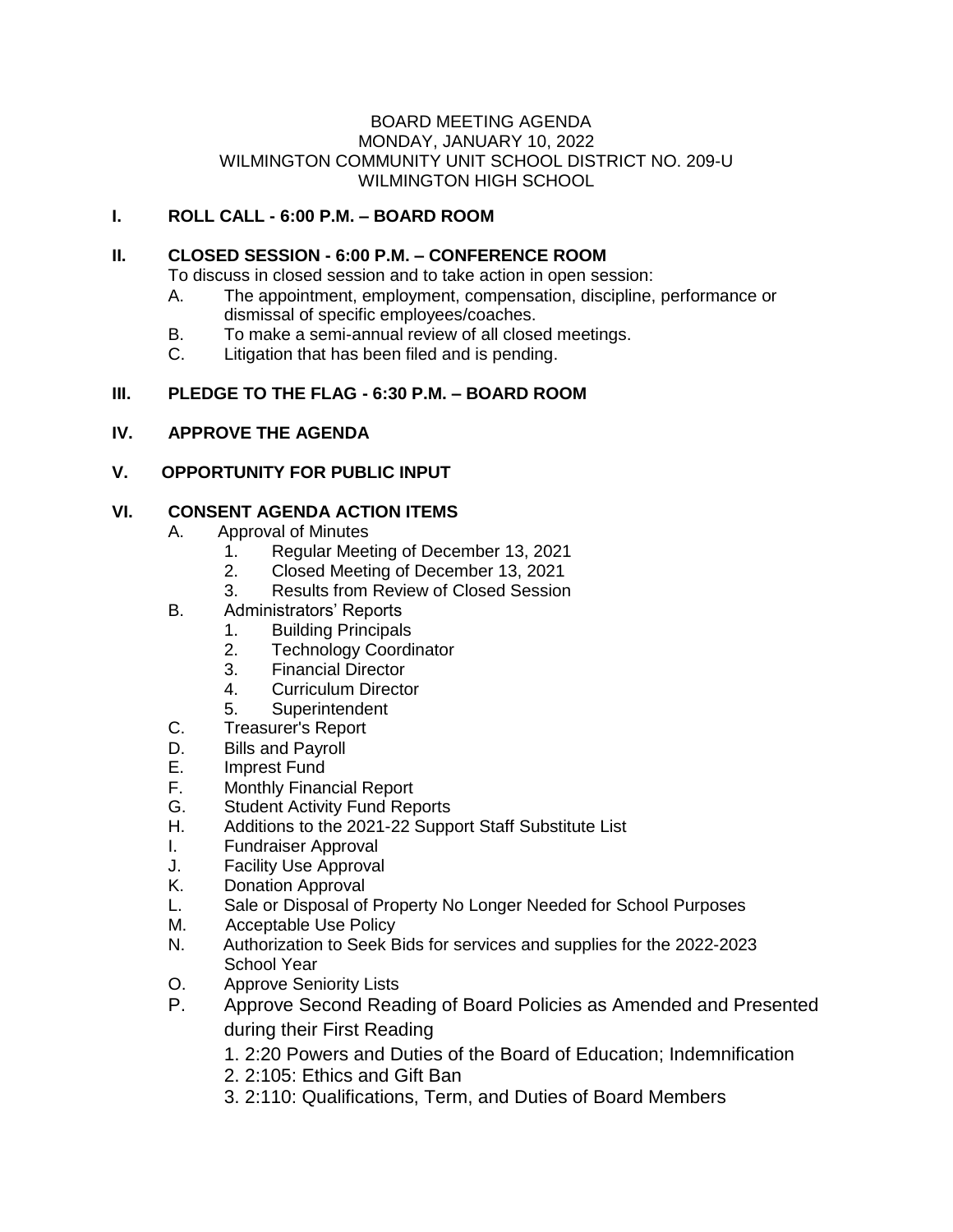4. 2:120: Board Member Development

5. 2:220: Board of Education Meeting Procedure

6. 2:220-E1: Exhibit-Board Treatment of Closed Meeting Verbatim Recordings and Minutes

7. 2:220-E5: Exhibit – Semi-Annual Review of Closed Meeting Minutes

8. 2:220-E-6: Exhibit- Log of Closed Meeting Minutes

9. 2:260: Uniform Grievance Procedure

10. 3:40: Superintendent

11. 3:50: Administrative Personnel Other Than the Superintendent

12. 3:60: Administrative Responsibility of the Building Principal

13. 4:60: Purchases and Contracts

14. 5:10: Equal Employment Opportunity and Minority Recruitment

15. 5:20: Workplace Harassment Prohibited

16. 5:30: Hiring Process and Criteria

17. 5:50: Drug-and Alcohol-Free Workplace; E-Cigarette, Tobacco, and Cannabis Prohibition

18. 5:90: Abused and Neglected Child Reporting

19. 6:15: School Accountability

20. 6:20: School Year Calendar and Day

21. 6:50: School Wellness

22. 6:60: Curriculum Content

23. 7:10: Equal Education Opportunities

24. 7:20: Harassment of Students Prohibited

25. 7:30: Student Assignment and Intra-District Transfer

26. 7:60: Residence

27. 7:70: Attendance and Truancy

28. 7:80: Release Time for Religious Instruction/Observance

29. 4:160: Environmental Quality of Buildings and Grounds

30. 4:170: Safety

31. 4:175: Convicted Child Sex Offender; Screening; Notifications

32. 5:100: Staff Development Program

33. 5:120: Employee Ethics; Conduct; and Conflict of Interest

34. 5:125: Personal Technology and Social Media; Usage and Conduct

35. 5:150: Personnel Records

36. 5:185: Family and Medical Leave

37. 5:200: Terms and Conditions of Employment and Dismissal

38. 5:220: Substitute Teachers

39. 5:250: Leaves of Absence

40: 5:330: Sick Days, Vacation, Holidays, and Leaves

41. 6:120: Education of Children with Disabilities

42. 6:135: Accelerated Placement Program

43. 6:180: Extended Instructional Programs

44. 6:300: Graduation Requirements

45. 6:340: Student Testing and Assessment Program

46. 7:150: Agency and Police Interviews

47. 7:160: Student Appearance